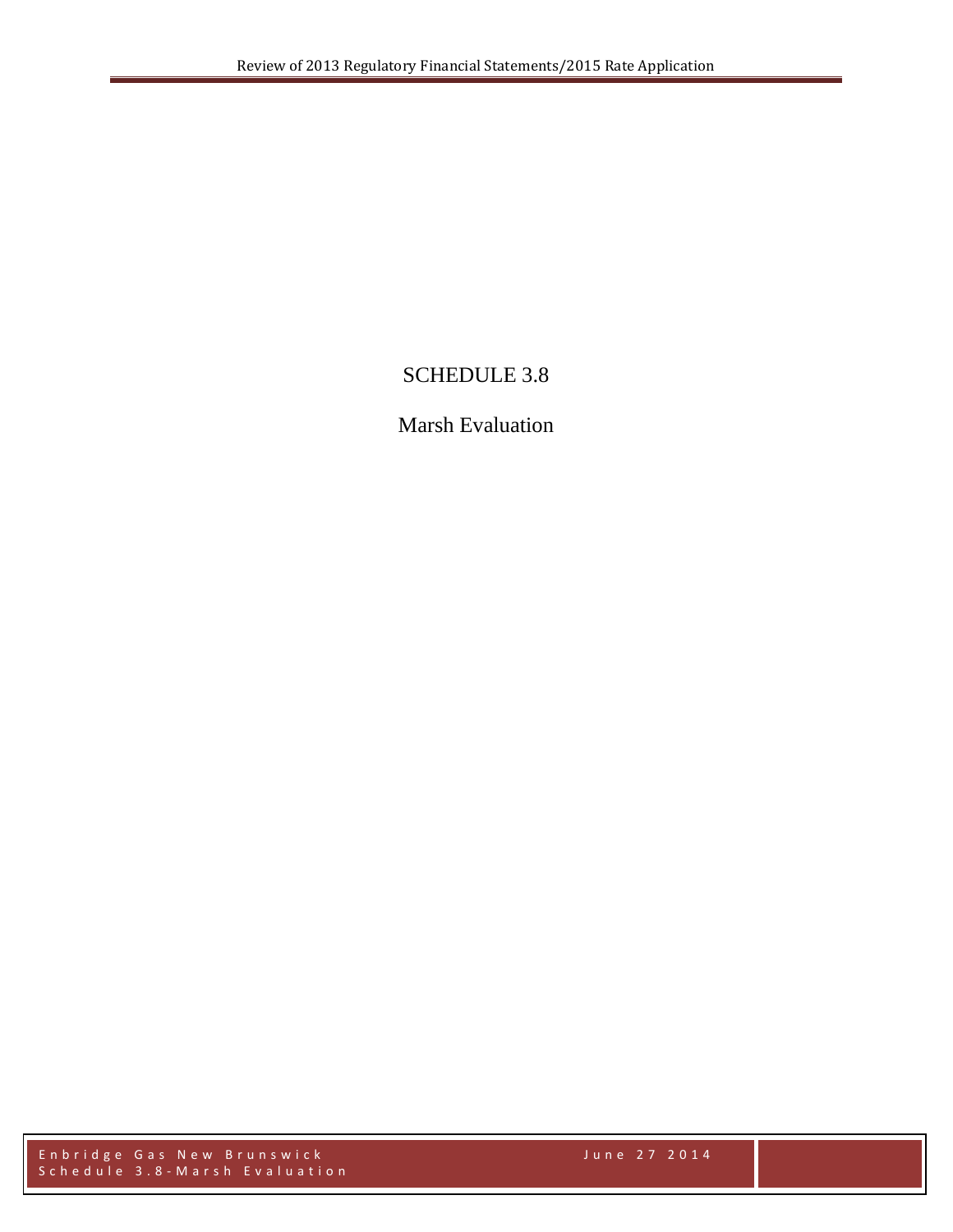

Marsh Canada Limited Livingston Place 222-3rd Avenue S.W., Suite 1100 Calgary, Alberta T2P 0B4 Fax +1 403 261 9882 emi.adachi@marsh.com www.marsh.ca www.marsh.com

## MEMO

**TO:** Enbridge Gas New Brunswick L.P. and Enbridge Gas New Brunswick Inc. **DATE:** 28 May 2014 **FROM:** Emi Adachi, Marsh Calgary

**SUBJECT:** Directors & Officers Liability Insurance

You have asked us to provide our comments on the costs associated if Enbridge Gas New Brunswick L.P. and Enbridge Gas New Brunswick Inc. ("EGNB") were to purchase their own D&O liability insurance program similar to what they currently have.

As you are aware, EGNB is covered under the \$250 million D&O liability insurance program, which is part of the main Enbridge Inc. D&O program.

In order to determine optimal program structure for our clients, we use various analytics such as comparisons with their peers. Benchmarking is one of the main resources we use to provide guidance for informed decision making. Marsh maintains a database that covers approximately \$50 billion in premium placements, \$4 trillion in limits and \$15.5 trillion in insured value. The peers in this group are selected based on a variety of criteria including industry, revenue, number of employees and asset size.

We have prepared benchmarking of other organizations similar to EGNB and it confirms peers with revenue and assets similar to EGNB pay a median of \$4,400 for each \$1 million of limits on their primary layer. We have also spoken with several large D&O insurance markets and they suggest this is a reasonable premium for the primary layer for an organization such as EGNB.

The summary of the median premiums can be found on the graph to the right.

## Median Primary Program Price Per Million (\$Thousands) By **Revenue Band**



This document and any recommendations, analysis, or advice provided by Marsh (collectively, the "Marsh Analysis") are intended solely for the entity identified as the recipient herein ("you"). This document contains proprietary, confidential information of Marsh and may not be shared with any third party, including other insurance producers, without<br>Marsh's prior written consent. Any statements c incomplete or should change. The information contained herein is based on sources we believe reliable, but we make no representation or warranty as to its accuracy. Except as<br>may be set forth in an agreement between you an regard to the Marsh Analysis or to any services provided by a third party to you or Marsh. Marsh makes no representation or warranty concerning the application of policy<br>wordings or the financial condition or solvency of i

Marsh is one of the Marsh & McLennan Companies, together with Guy Carpenter, Mercer, and Oliver Wyman. Copyright © 2014 Marsh Canada Limited and its licensors. All rights reserved. www.marsh.ca | www.marsh.com



SOLUTIONS...DEFINED, DESIGNED, AND DELIVERED.